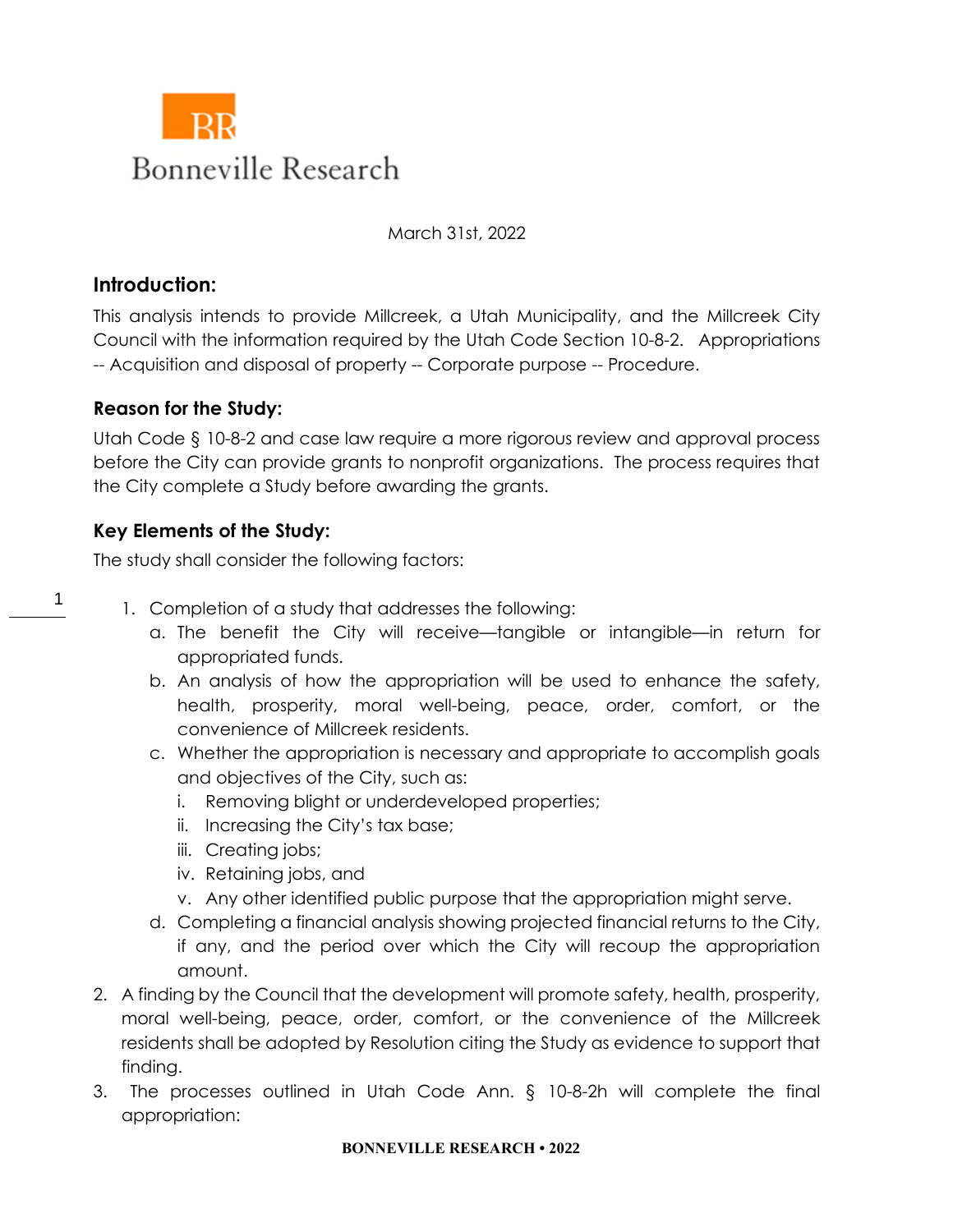- a. If the appropriation is made as an amendment to the current year's fiscal budget, then the appropriation shall be approved according to the process outlined in Utah Code Ann. § 10-8-2(3)(d).
- b. If the appropriation is made as part of a future fiscal year budget, then the appropriation shall be approved during the regular annual budget process.

Millcreek Common – Millcreek's General Plan explicitly outlines the need for a central city gathering place in the heart of Millcreek where residents could enjoy a sense of community and common identity.

The following are guiding principles of the Millcreek Common:

- The City Center should emphasize walkability and minimize internal traffic & parking demand
- The City Center should include municipal property owned by the City and designated for public use
- The design of Millcreek's City Center should represent the City in ways that are distinctive from other cities and unique to Millcreek.
- The City Center should emphasize culture, art, ideas & interaction between citizens.



• The City Center should be a true "center" that connects Millcreek residents as the cultural hub and heart of the City.

The Development of Millcreek Common is to occur into two principal Phases:

- Phase 1 will see the construction of a plaza that includes an ice ribbon and splash pad, retail, and the new Millcreek City Hall site.
- Phase 2 will focus on mixed-use development, an outdoor amphitheater, and landscaping that will bring out Millcreek's existing beauty.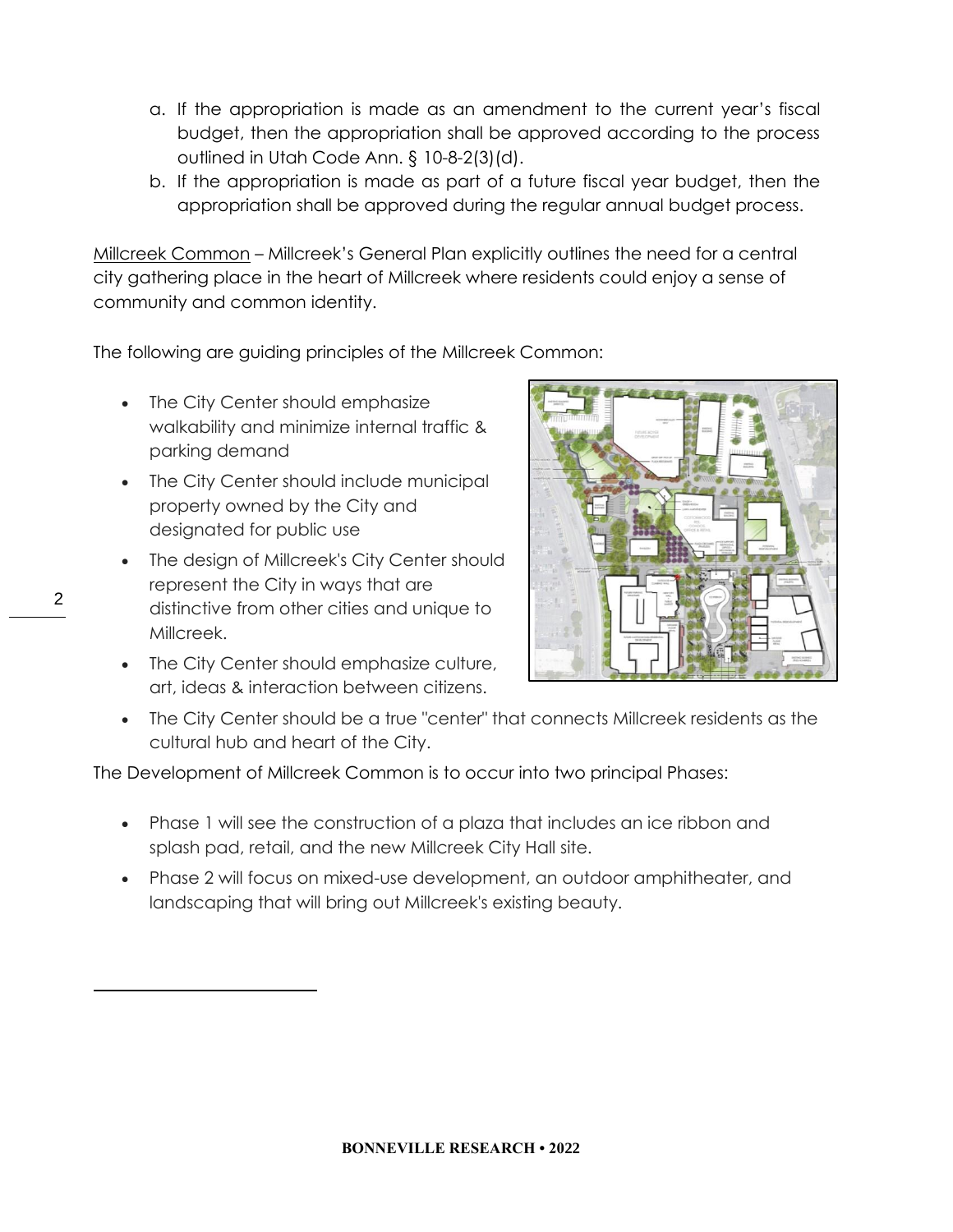**Millcreek Agreement** – Millcreek proposes to make the following agreement with a proposed tenant of the Common, with maybe interpreted as monetary appropriation for the Fiscal Year 2021/2022:

• Millcreek Common – Up to \$3,000.00

## *"***Common Tenant***"* **Proposal:**

- Millcreek City is looking to provide needed outdoor public seating in the Common as a "Public Benefit" to meet the following stipulations of the Millcreek General Plan, which:
	- o The City Center should emphasize walkability and minimize internal traffic & parking demand
	- o The City Center should include municipal property owned by the City and designated for public use
	- o The design of Millcreek's City Center should represent the City in ways that are distinctive from other cities and unique to Millcreek.
	- o The City Center should emphasize culture, art, ideas & interaction between citizens.
	- o The City Center should be a true "center" that connects Millcreek residents as the cultural hub and heart of the City.
- Millcreek City has signed a retail tenant agreement with "Pizza Nono" on the Millcreek Common (1357 East 3300 South) that can provide needed food and beverages to support the Common and other gathering places.
	- o Attached are pictures of the retail building. These renderings call the restaurant "Tremors," a fictitious company.
	- o The Pizza NoNo rental agreement is a "Performance Lease" that provides for rent payments in 5% of Gross Retail Sales and \$500 per month, for five years, a portion of utilities. Pizza NoNo is projecting \$2 million in annual retail sales at this location.
	- o The proposed agreement is that on April 15th Pizza Nono begins build-out of their pizza shop, and Millcreek City is not offering any Tenant Improvement funds for Pizza Nono, which is typical for landlords in the real estate industry.
	- o Pizza Nono has proposed to forgo the \$500 a month flat rate for six months. On October 15<sup>th</sup>, 2022, the \$500 flat rental payment would commence, and in return Millcreek City is proposing that Pizza NoNo, the food, and beverage tenant, provide agreed-upon outdoor tables, seating, plantings, and other amenities, and that tenant rental agreement be amended to credit six months of \$500 per month of flat rental

#### **BONNEVILLE RESEARCH • 2022**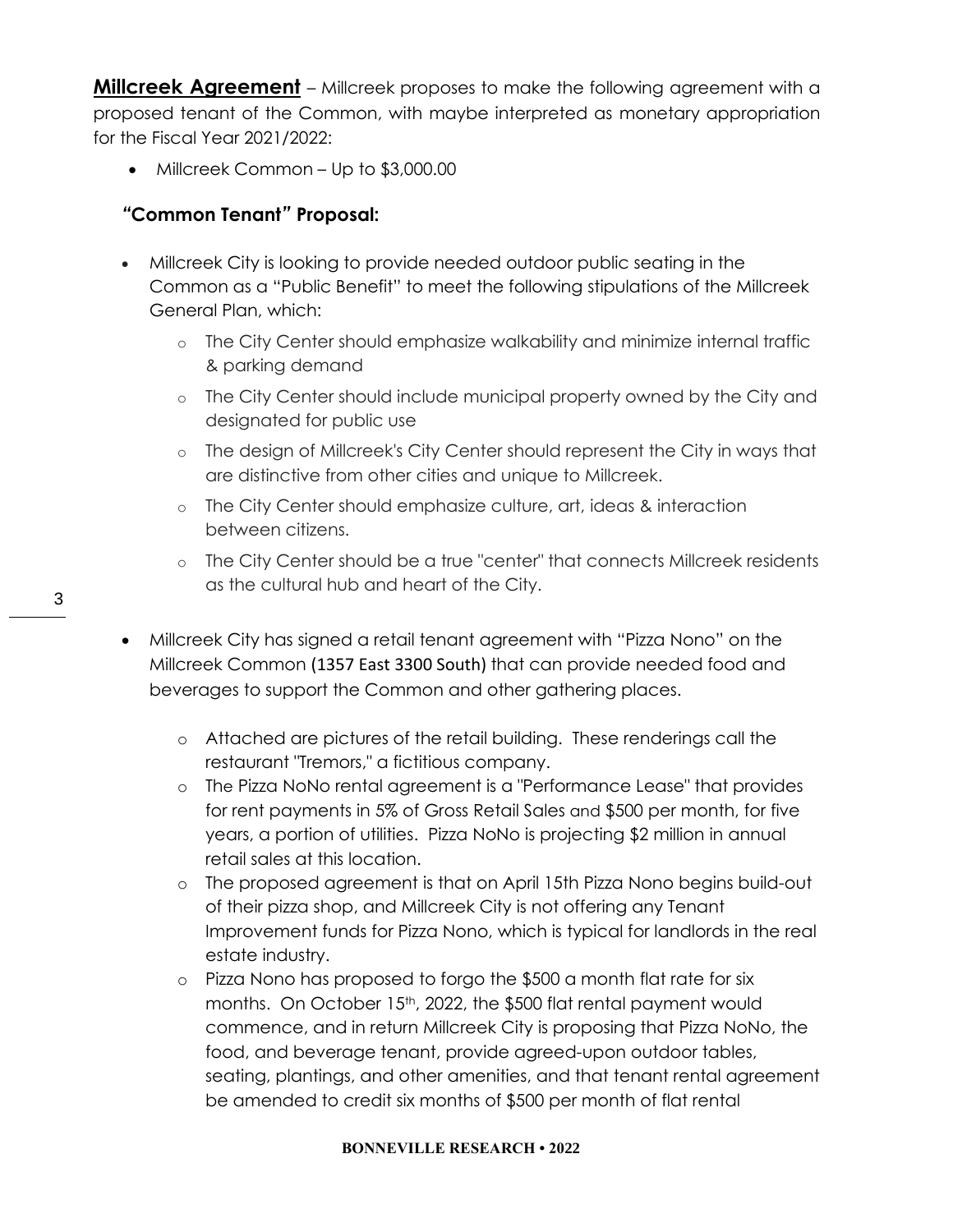payments or a maximum of \$3,000 and that Pizzas NoNo buy Millcreek City approved outdoor furniture, and make said furniture available for public use.

- o The area for the outdoor furniture is underneath the eve of the building and around the fireplace.
- o The public will have open access to this area and can utilize the furniture.
- o The furniture will be owned, cleaned, and maintained by Pizza Nono.
- o At the end of the six months, or by October 15<sup>th</sup>, 2022, said furniture will become the property of Pizza NoNo but will remain available for general public use.

## **Proposed "Common Area Public Facilities Program" Budget:**

|  |  |  | • Outdoor tables, seating, plantings, and amenities | \$3,000.00 |
|--|--|--|-----------------------------------------------------|------------|
|  |  |  |                                                     | $\cdots$   |

• Total requested amount of "Tenant Rent Offset: \$3,000.00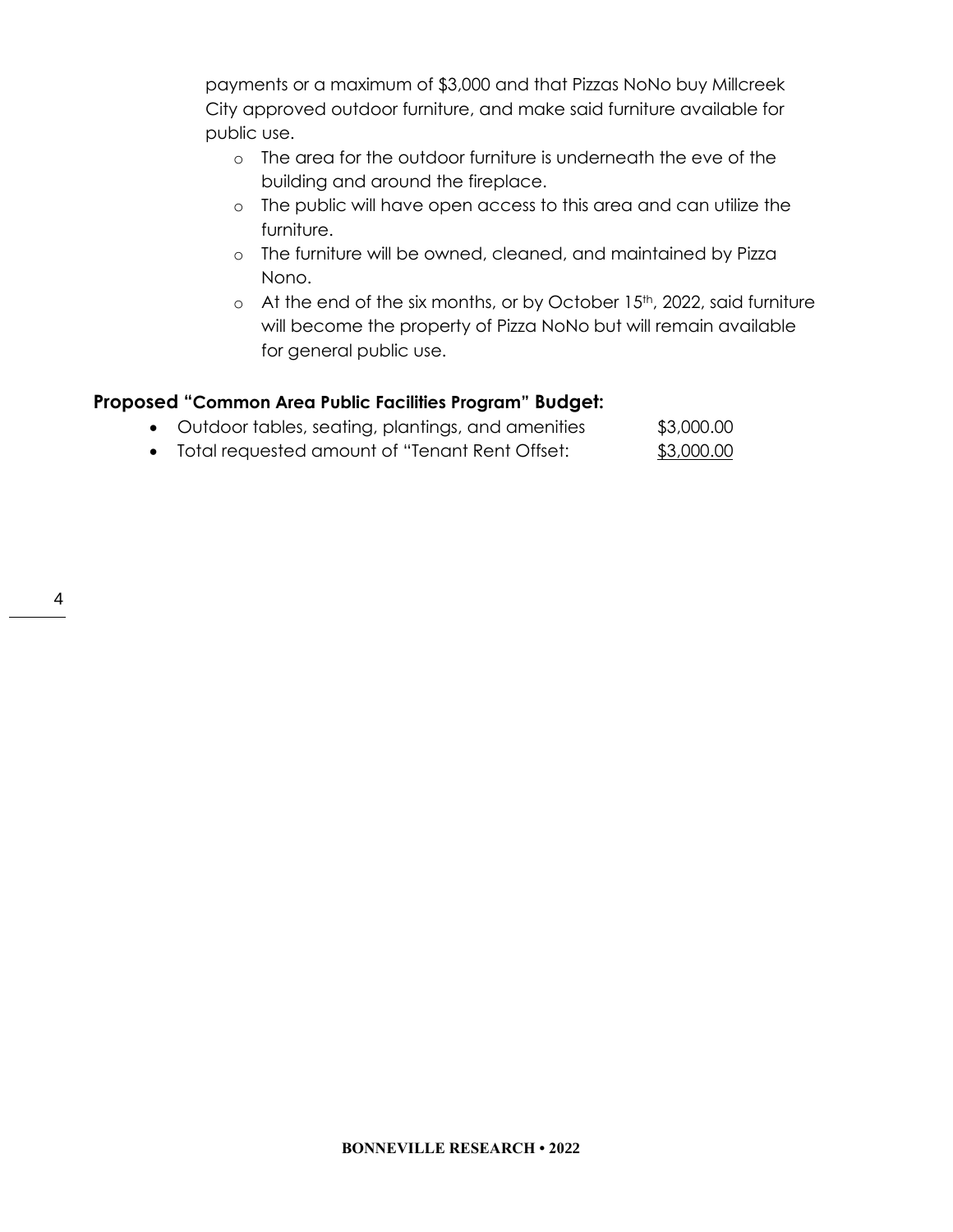### *ANALYSIS:*

[3.71.050 Procedures](https://millcreek.municipalcodeonline.com/book?type=ordinances#name=3.71.050_Procedures) of the "Millcreek Municipal Code" states that:

The City may appropriate funds or resources to aid a private enterprise project as provided by state law.

Utah Code Page 1 Chapter 8 Powers and Duties of Municipalities Part 1 General Powers 10-8-1 Control of finances and property. The boards of commissioners and city councils of cities shall have the power to control the finances and property of the corporation.

10-8-29 Sales and merchandising on streets. They may regulate merchandising and sales upon the streets, sidewalks, and public places.

The benefits Millcreek City will receive—tangible or intangible—in return for appropriated funds are:

- b. The appropriation will be used to enhance the safety, health, prosperity, moral *well-being, peace, order, comfort, or the convenience of Millcreek residents.*
- *c. The appropriation is necessary and appropriate to accomplish goals and objectives of the City, such as:*
	- *i. Removing blight or underdeveloped properties;*
	- *ii. Increasing the City's tax base;*
	- *iii. Creating jobs;*
	- *iv. Retaining jobs, and*
	- *v. Any other identified public purpose that the appropriation might serve.*
- *d. Completing a financial analysis showing projected financial returns to the City, if any, and the period over which the City will recoup the appropriation amount.*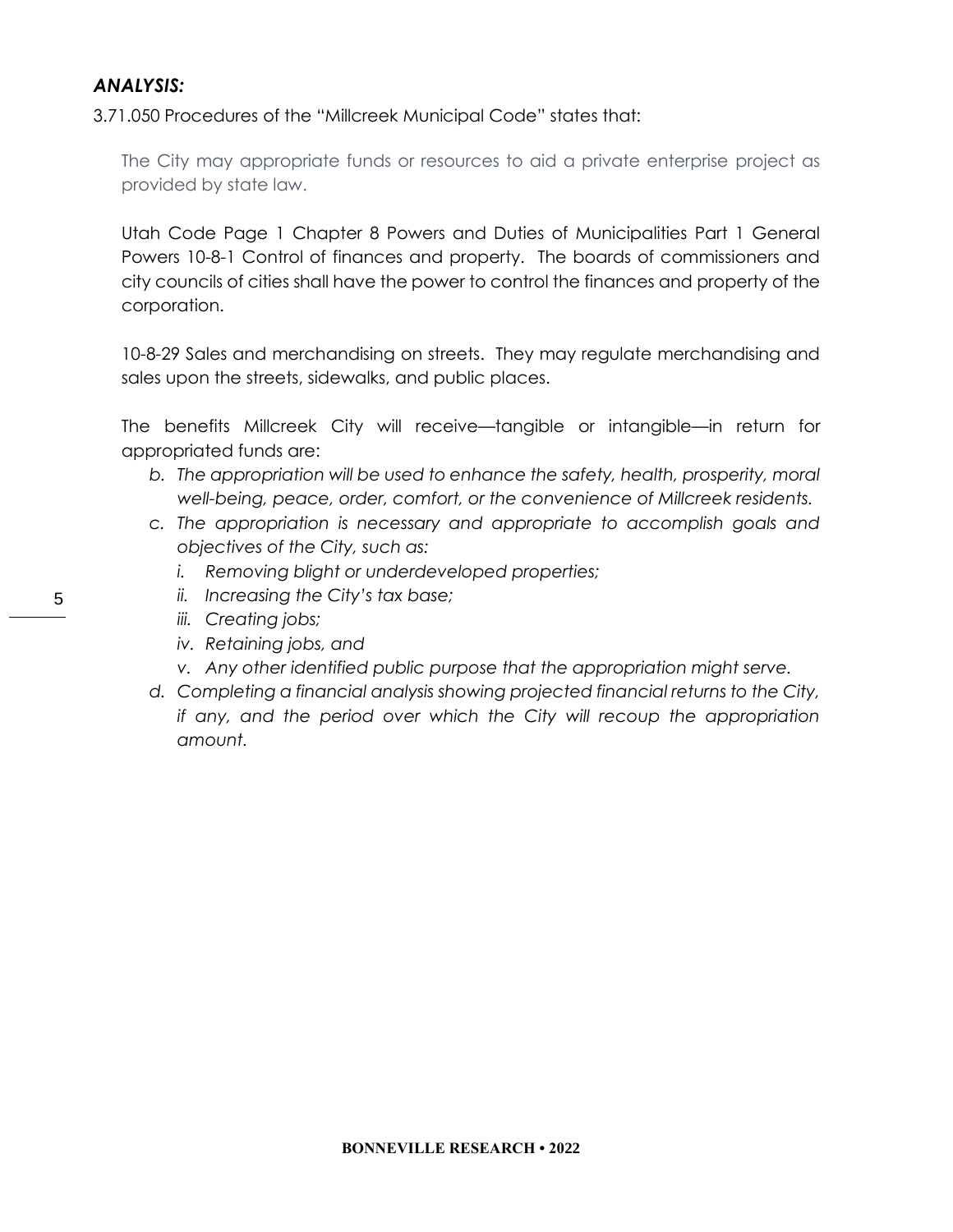# *CONCLUSION AND REQUIRED FINDING:*

The municipality of Millcreek's purpose for the appropriation to Pizza NoNo promises:

- 1. EDUCATION: All Millcreek youth have the support to maximize academic success on their path to high school graduation and post-secondary education.
- 2. HEALTH AND SAFETY: All Millcreek residents have access to health and safety services and resources.
- 3. ECONOMIC WELL-BEING: All Millcreek residents have opportunities to provide a high quality of life for themselves and their families.

The Millcreek Common will be to seek to achieve the following Community Objectives with this appropriation to Pizza NoNo by supporting the following programs:

- Economic Empowerment: Protecting, supporting, and improving household livelihoods and financial security, including small business support.
- Community Integration and Development: Strengthening communities and preparing individuals to participate fully in Millcreek City.
- Health and Wellness: Promoting wellness and ensuring access to healthy food and activities that address Millcreek residents' physical and psychological needs.
- Children, Youth, and Education: Providing educational and community development opportunities that build the essential academic, personal, and social skills needed to succeed.

The appropriation is necessary and appropriate to accomplish Millcreek's reasonable goals and objectives, a Utah Municipal Corporation, in economic development, job creation, affordable housing, blight elimination, job preservation, and preservation of historic structures and property other public purposes.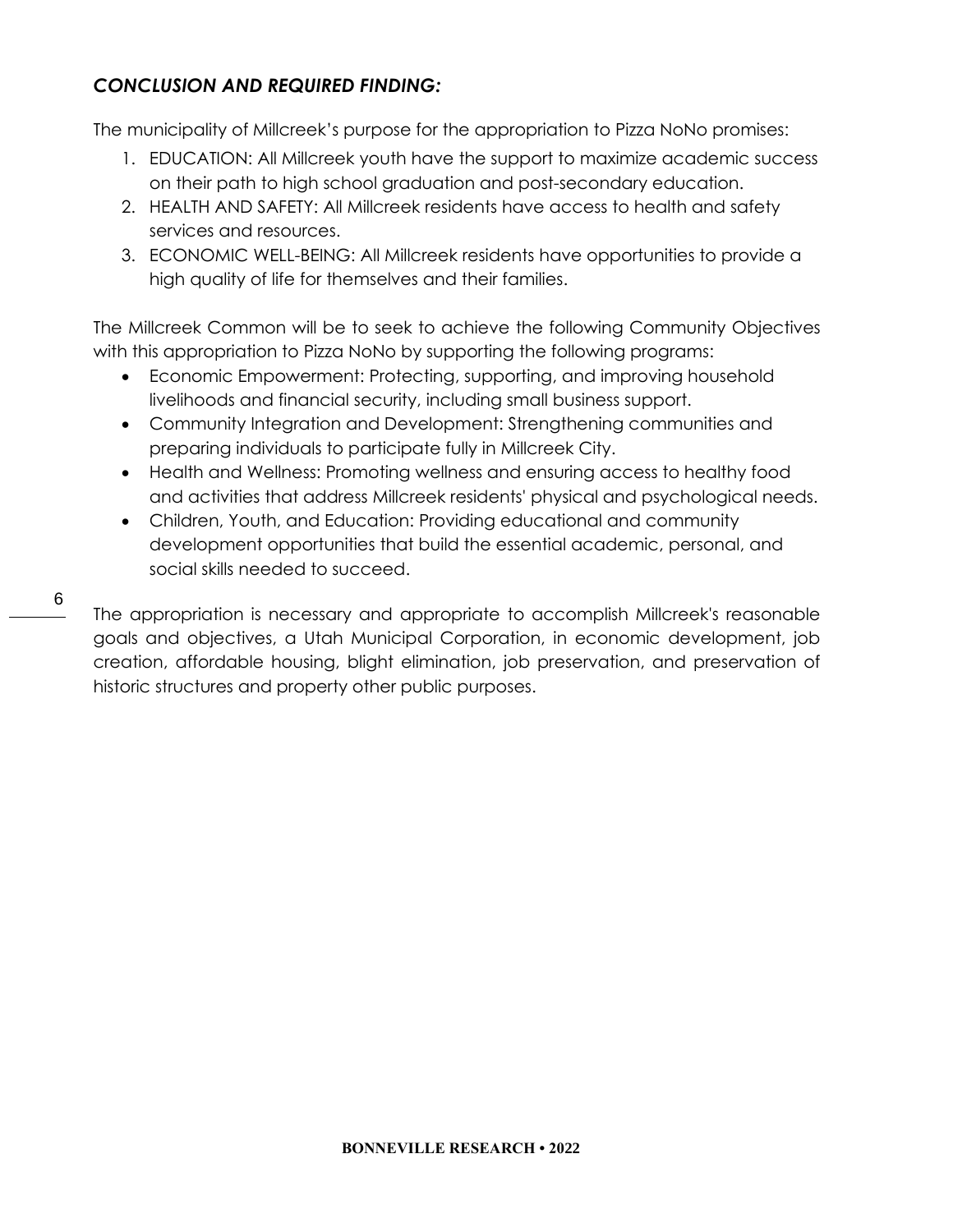### *GENERAL LIMITING CONDITIONS:*

*Every reasonable effort has been made to ensure that this Study's data reflects accurate and timely information, and it is believed to be reliable.*

- *The Study is based on estimates, assumptions, and other information developed by Bonneville Research from its independent research effort, general knowledge of the region, primary data sources including Millcreek, the Utah State Tax Commission, and the Utah State Auditor's Office, and consultations with the Client's representatives.*
- *No responsibility is assumed for inaccuracies in reporting by the Client, its agents, or any other data sources used in preparing or presenting this Study. This report is based on information collected during March of 2022, and Bonneville Research has not undertaken any update of its research since that date. Bonneville Research makes no warranty that any of the values or results contained in this Study will be achieved. This report is not to be used with any public or private offering of securities or other similar purposes. This Study is qualified in its entirety and should be considered considering these limitations, conditions, and considerations.*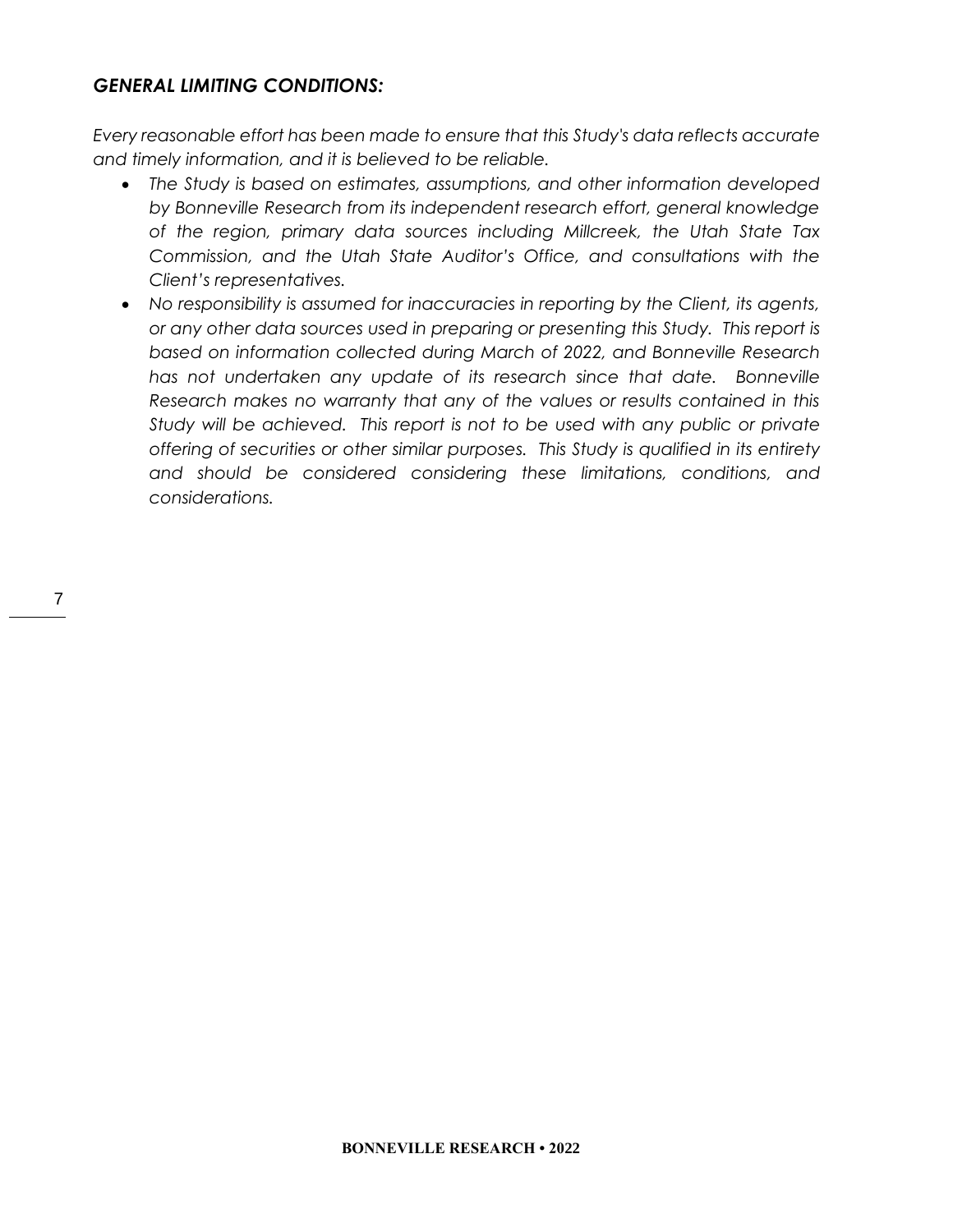## *Millcreek Common Images:*



**Millcreek Common General Plan Layout**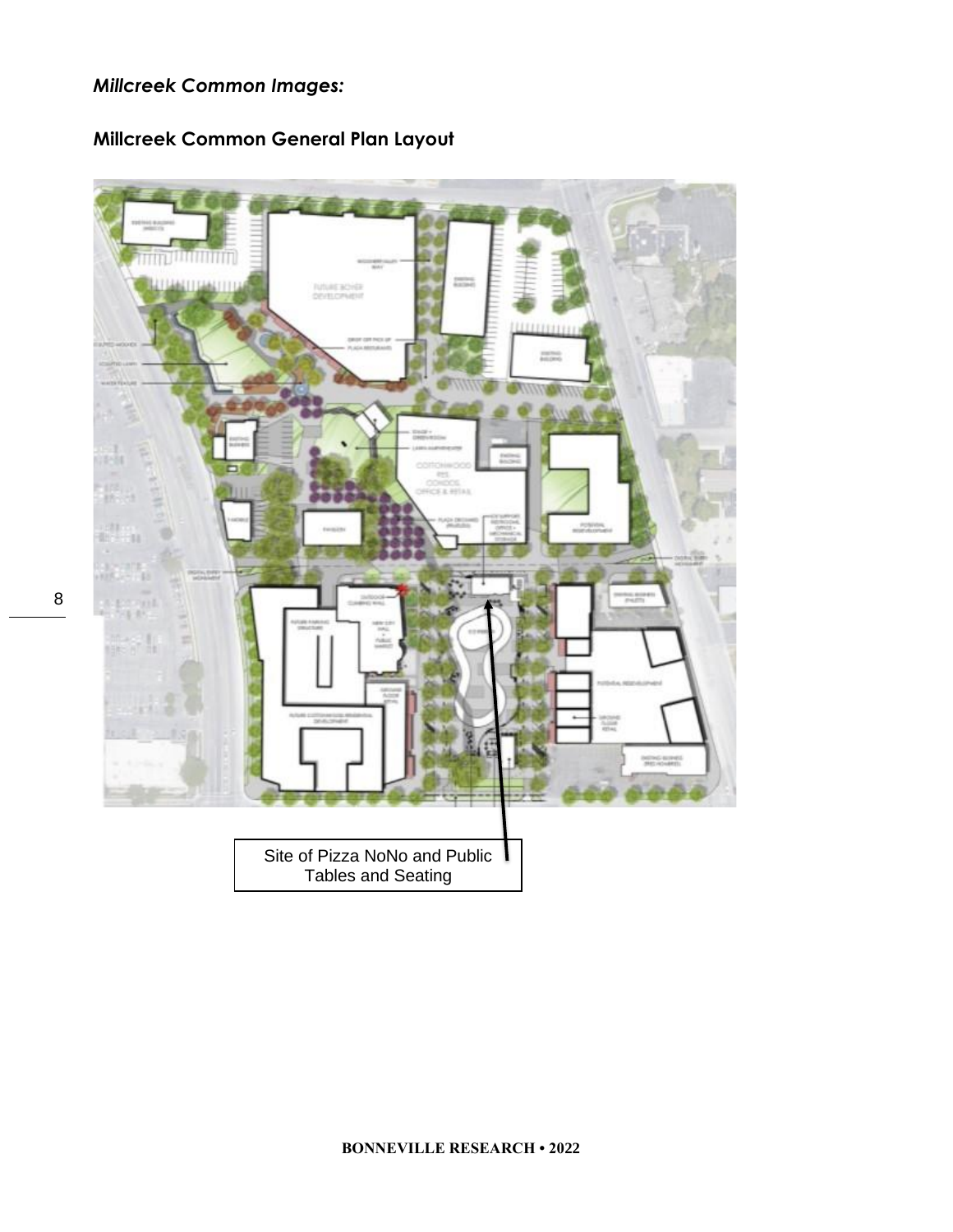

**Rendering of Pizza NoNo Retail Site (Showing covered seating and table areas)**



**Rendering of Pizza NoNo Retail Site at the Southern End of Millcreek Common Plaza**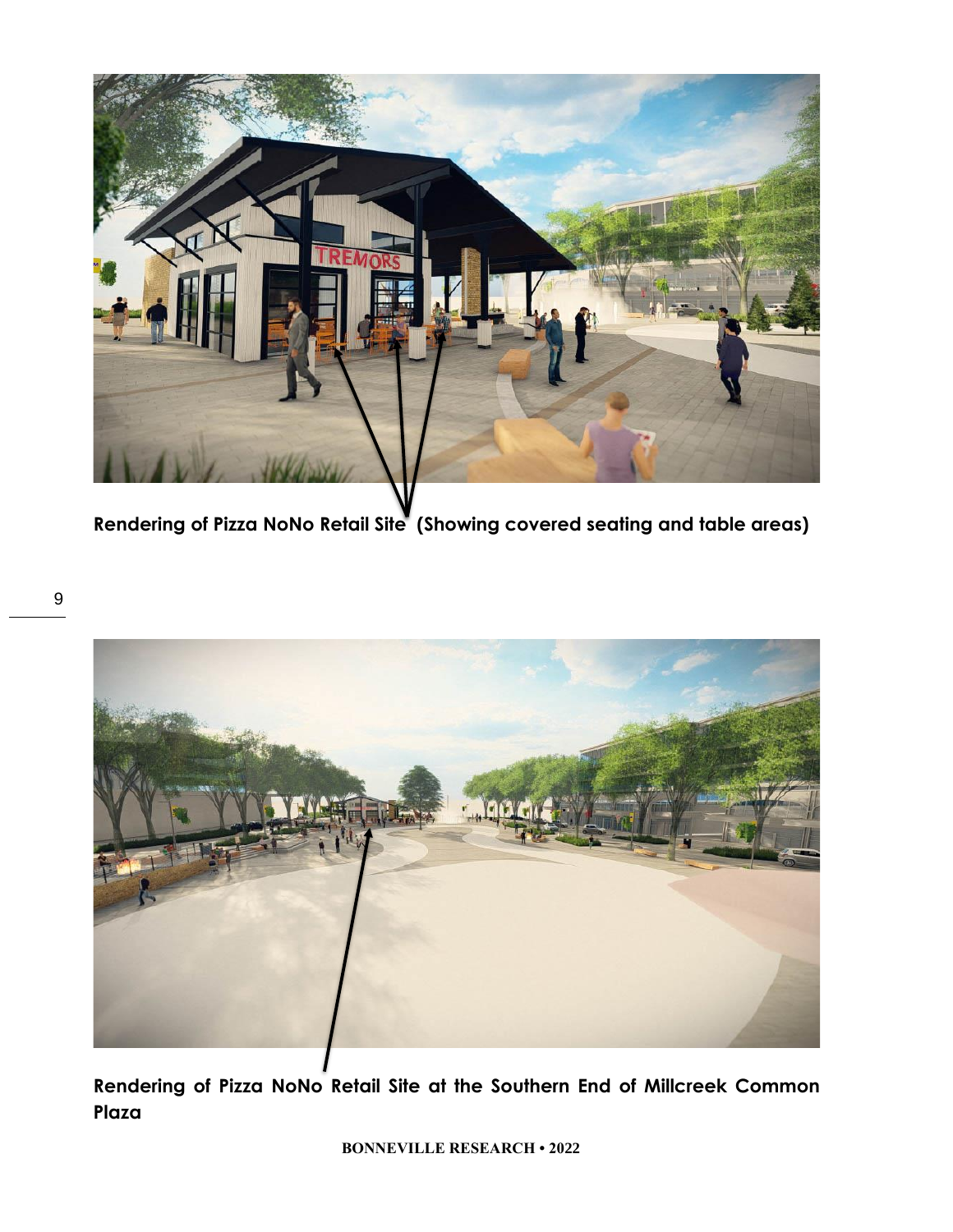

**Rendering of Millcreek Common Plaza looking North from Pizza NoNo Retail Site**